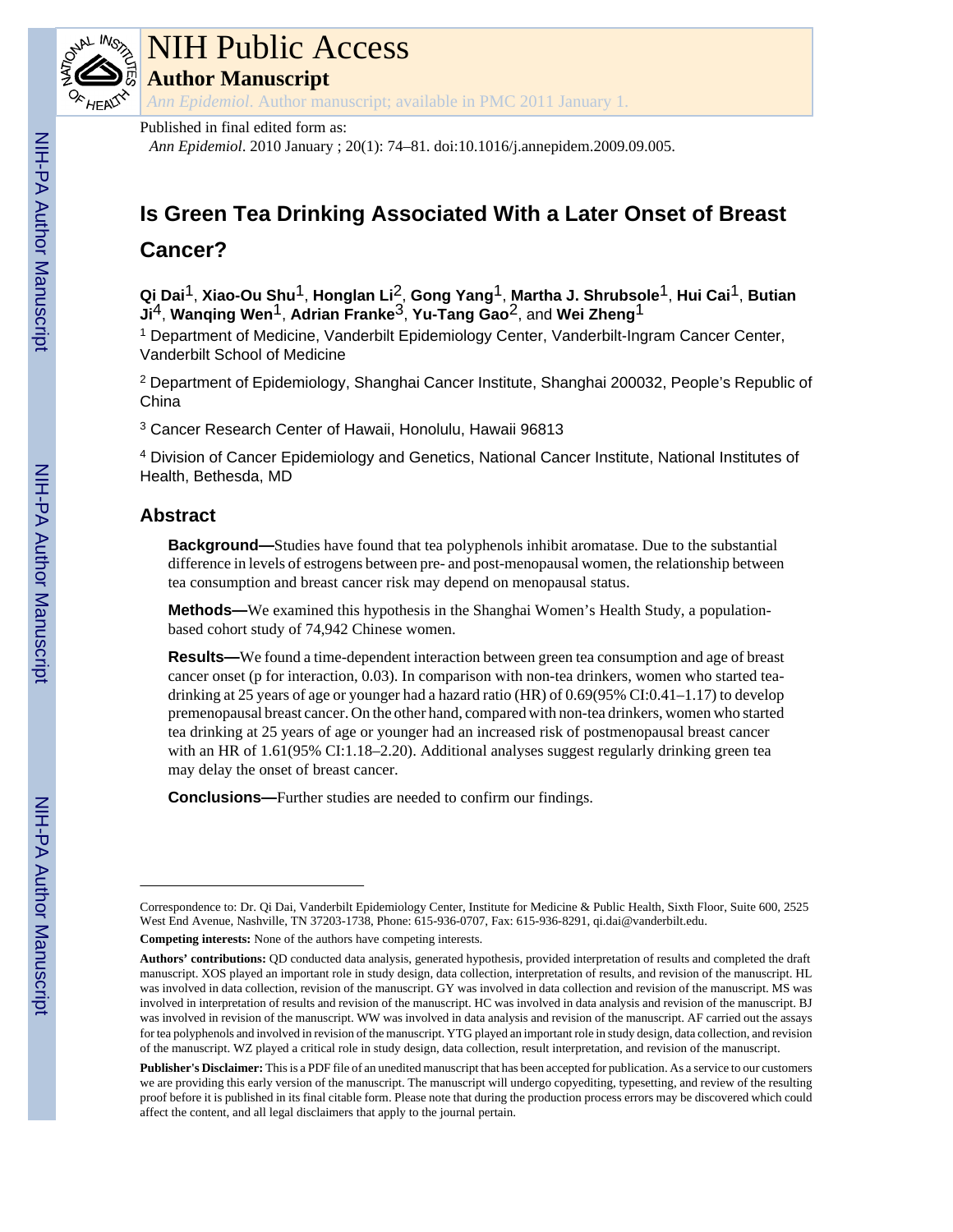Green tea; later onset; breast cancer; Aromatase

#### **INTRODUCTION**

Tea, particularly green tea, has received great attention due to its antioxidant and antitelomerase, along with numerous other tumor inhibitory properties<sup>1–6</sup>. These potential anticancer mechanisms have been largely based on *in vitro* results<sup>6</sup> using (−)-epigallocatechin-3gallate (EGCG), one major tea polyphenol. However, EGCG has low bioavailability systemically<sup>7</sup> as well as in mammary tissues after oral intake6. Thus, instead of a direct effect on mammary cells, the activity of tea components may mainly be through an indirect mechanism in the prevention of breast cancer6.

Substantial evidence suggests estrogen plays a critical role in breast carcinogenesis $8-10$ . Several cohort studies found that high circulating estrogen concentration was associated with an increased risk of postmenopausal breast cancer<sup>10–15</sup>. A recent nested case-control study within the Nurses' Health Study II reported that high levels of follicular, but not luteal total or free, estradiol were related to an elevated risk of premenopausal breast cancer<sup>16</sup>. Interestingly, green tea consumption was significantly associated with decreased levels of saliva estradiol<sup>17</sup> and follicular, but not luteal serum estradiol<sup>18,19</sup> in premenopausal women. Green tea consumption, but not black tea, was also associated with reduced levels of estrone and estradiol among postmenopausal women<sup>20</sup>. Green tea's estrogen reduction activity may result from tea polyphenols inhibiting aromatase, the key enzyme converting androgens to estrone or estradiol<sup>21</sup>. Contrary to these promising observations, epidemiologic studies have generally not supported an association between tea drinking and breast cancer. In accordance with an earlier meta-analysis, a recent meta-analysis observed<sup>22</sup> a non-significant inverse association between green tea and breast cancer risk in three cohort studies, and only in one case-control study the inverse association reached statistical significance<sup>22,23</sup>.

Only two case-control studies evaluated the association of green tea drinking with breast cancer risk by menopausal status<sup>24,25</sup>. The trend of the associations were similar in pre- and postmenopausal women whereas significantly inverse association was only found in premenopausal women<sup>24</sup>. To the best of our knowledge, no previous cohort studies on green tea have reported results by menopausal status $22.23 \cdot 26.27$ . Due to substantial variation in aromatase, estrogens, and androgen levels between pre- and post-menopausal women, the effect of tea on breast cancer risk may depend on the menopausal status and lifetime tea exposure. To evaluate this hypothesis, we assessed the association of breast cancer risk with lifetime green tea exposure by menopausal status using data from the Shanghai Women's Health Study (SWHS), a population-based cohort study of Chinese women.

### **METHODS**

#### **The Shanghai Women Health's Study**

Detailed methods of the Shanghai Women's Health Study (SWHS) are previously published28. Briefly, 74,942 Chinese women aged 40 to 70 years were interviewed from March 1997 to May 2000 (92% participation). Trained interviewers elicited information on demographic characteristics, medical history, anthropometrics, usual dietary habits, physical activities, and other lifestyle factors. Measurements were performed at the in-person interview for weight, height, and circumferences of the waist and hips. The study was approved by all relevant institutional review boards in China and the United States.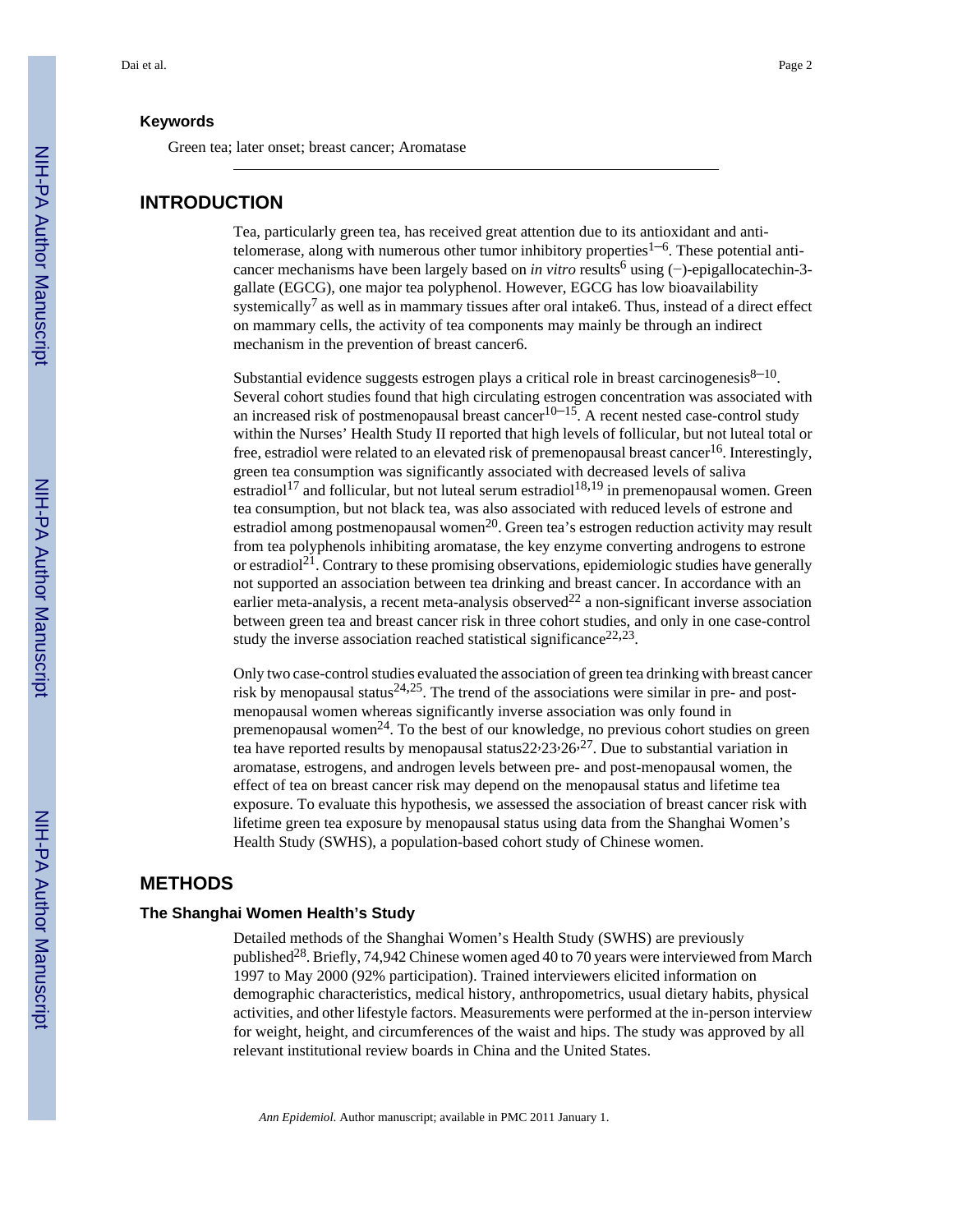**Cohort follow-up and outcome ascertainment—**The SWHS participants were tracked for cancer occurrence by biennial follow-up surveys and annual record linkage to the population-based Shanghai Cancer Registry and death certificates collected by the Shanghai Municipal Center for Disease Control and Prevention. The response rates for the follow-up survey were 99.8% (2000–2002), 98.7% (2002–2004), and 96.7% (2004–2007). All cancer cases were verified by home visits and medical record review. In order to allow for the delay in records processing, the date of the last follow-up was set as Dec, 31, 2005 for study participants, 6 months after the most recent record linkage (June 30, 2005).

#### **Exposure Measurement**

**Tea consumption—**At baseline, every participant was asked whether she ever drank tea three times or more per week for at least 6 months. If the participant answered 'yes', she was considered a regular tea drinker. She was then asked whether she still currently drank tea regularly, the age she started, and the type of tea she mainly drank, as well as the amount of dry tea leaves she consumed each month. If she was not a current regular tea drinker, she was asked at what age she stopped regularly consuming tea.

**Urinary excretion of tea polyphenols—**Measurements of tea polyphenols were carried out by liquid chromatography photo-diode array electrospray mass spectrometry (LC/PDA/ ESI-MS) as established recently by Dr. Franke's laboratory29. Epicatechin, epigallocatechin, and their metabolites M4 and M630 were measured by HPLC with electrospray ionization (negative mode) high resolution tandem mass spectrometry (model TSQ, Thermo, San Jose, CA) similar to our earlier reports31–33. In a validation study among 683 non-case SWHS participants, we compared the tea leaves consumed, derived from questionnaire data, with the urinary excretion level of epigallocatechin, a specific tea polyphenol. Epicatechin or other tearelated polyphenols were not used in this validation study because they could also be derived from other sources of fruits and vegetables, such as apples.

**Covariates—**A wide array of covariates assessed at the baseline survey, including those derived from a validated food frequency questionnaire<sup>34</sup> were evaluated as potential confounding factors.

#### **Statistical Analysis**

Excluded from the analyses were 1,490 subjects with a history of cancer at baseline, 132 subjects with unreasonably high or low energy intake (<500 or >3,500 kcal/day, *n* = 132), and 10 subjects who moved away from Shanghai immediately after the baseline survey. Due to power concerns, we limited our analyses to green tea by excluding 381 subjects who regularly drank only black or oolong tea. As a result, a total of 72,861 subjects were included in the final analyses.

We estimated the main associations using HR in time-dependent Cox proportional hazard regression models<sup>35</sup>, using age at entry and age at onset or age at censor as a time-scale with additional control for birth cohort effects by stratifying on birth cohort $36$ . Other confounding factors are listed in the footnote of Table 3. To provide consistency to previous studies, we selected the potential confounding factors based on adjustment in published reports or risk factors in our previous studies. To examine the appropriateness of the proportional hazard assumption for Cox regression models, variables have been examined using log-log survival curves, Schoenfeld residual plots, and tests for time-dependent interactions. We conducted stratified analyses using the menopausal status at diagnosis or censoring. We have carried out stratified analyses by the following three strata: 1) both tea consumption and breast cancer diagnosis occurred prior to menopause; 2) tea consumption began prior to menopause, but breast cancer occurred following menopause; and 3) both tea consumption initiation and breast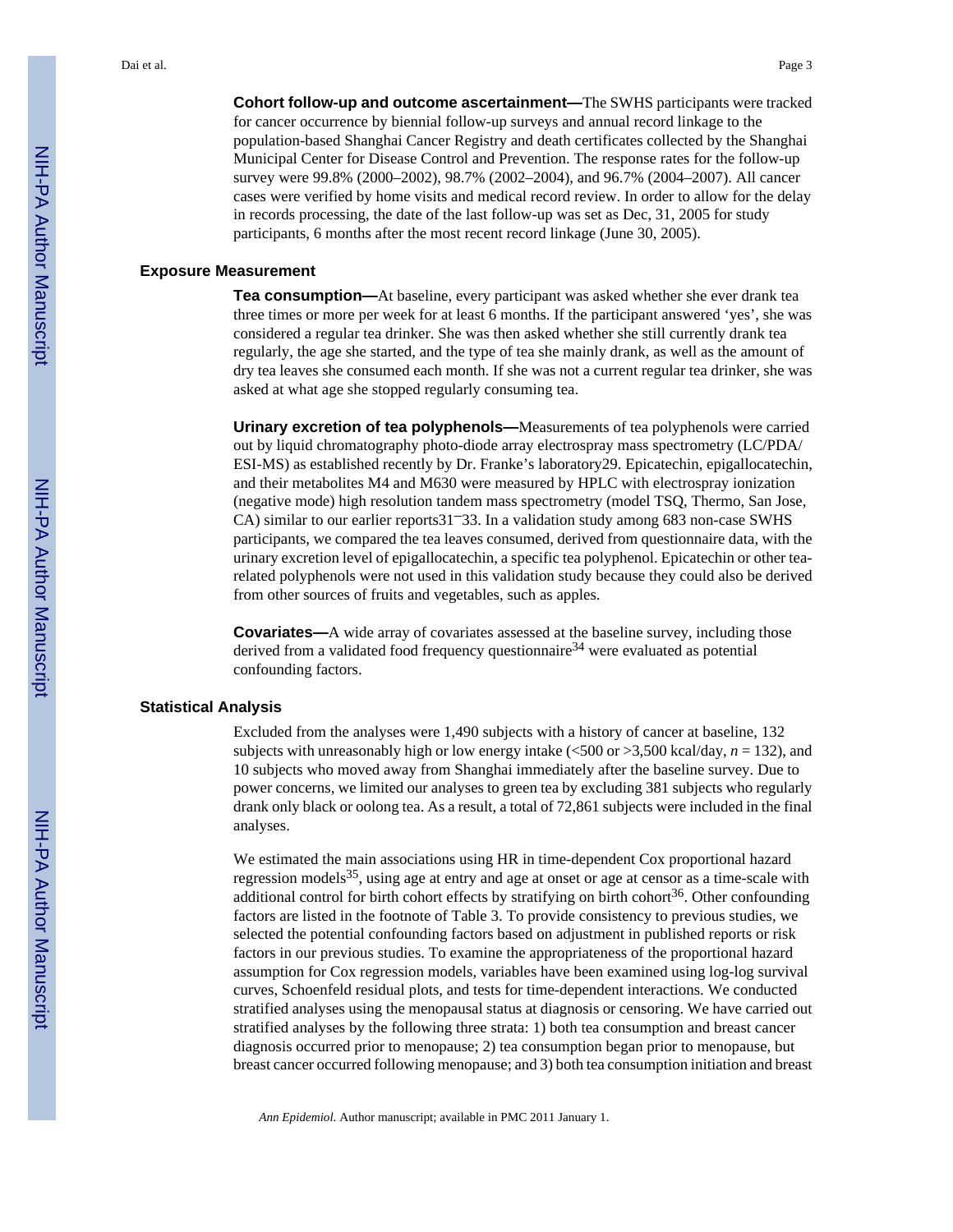cancer diagnosis occurred following menopause. Tests for multiplicative interaction were evaluated by the likelihood ratio test. Tests for trend across exposure categories were performed by entering the categorical variables as a continuous variable in the model. *P* values of < 0.05 (2-sided probability) were interpreted as being statistically significant. Statistical analyses were conducted by using SAS statistical software (version 9.1; SAS Institute, Cary, NC).

## **RESULTS**

After an average of 7.3 years of follow-up, 614 breast cancer patients were identified. Regular tea drinkers comprised 29.5% of study participants, 98.2% of whom were green tea drinkers. Compared to non-tea drinkers (See Table 1), green tea drinkers were more likely to be premenopausal, smokers, alcohol drinkers, to have exposure to passive smoking, to take ginseng supplement, to have higher income and higher educational attainment, and to have a higher daily dietary intake of total energy, fruits, vegetables, fish, and soy isoflavones.

We examined the association between urinary excretion of epigallocatechin (nmol/mg creatinine), a specific tea polyphenol, and green tea consumption among healthy women selected from the SWHS. We found urinary epigallocatechin increased with the amount of consumed green tea leaves in a dose-response manner (Table 2).

Log-log survival curves (See Figure 1) were plotted to evaluate the appropriateness of the proportional hazard assumption for Cox regression models. Two curves (non-tea drinkers vs. green tea drinkers) crossed over. The test for time-dependent interactions between green tea drinking and age at breast cancer onset was statistically significant (p for interaction, 0.03). The interaction between menopausal status and tea drinking was also statistically significant (p for interaction, 0.05). This is consistent with the observation that the intersection was around age 50 (very close to the mean menopausal age) in the log-log plot. Likewise, Schoenfeld residual plots (not shown) indicated a violation of proportional hazard assumption for green tea drinking. Therefore, Cox proportional hazards models stratified by menopausal status were utilized to investigate the green tea drinking and breast cancer risk association in subsequent analyses. The stratified analyses were also in accordance with our hypothesis of a differing effect of green tea by life-time exposure window.

In the analyses stratified by menopausal status, drinking green tea tended to be associated with a reduced breast cancer risk among premenopausal women, particularly among those with moderate consumption, earlier age of tea consumption initiation, and with longer years of consumption, although the associations were not statistically significant (Table 3). Among postmenopausal women, breast cancer risk increased with the amount of green tea consumption. Breast cancer risk was significantly elevated with an earlier age of initiation and longer years of consumption, particularly for those starting younger than 25 years or those with at least 23 years of consumption.

Due to the significant time-dependent interaction between green tea consumption and age of breast cancer onset, we conducted additional analyses to compare the age of breast cancer onset between green- tea drinkers and non-drinkers, stratified by combination of menopausal status at breast cancer diagnosis and tea drinking status (Table 4). We found among premenopausal breast cancer patients who both began drinking tea and were diagnosed with breast cancer prior to menopause, age of breast cancer onset was significantly later  $(P=0.03)$  among green-tea drinkers (mean age=48.3) than among non-drinkers (mean age=47.5). Likewise, among postmenopausal breast cancer patients who both began drinking tea and were diagnosed with breast cancer after menopause, age of breast cancer onset was also significantly later (P<0.01) among green-tea drinkers (mean age=62.7) than among non-drinkers (mean age=60.8). On the other hand, among postmenopausal breast cancer patients who began drinking tea prior to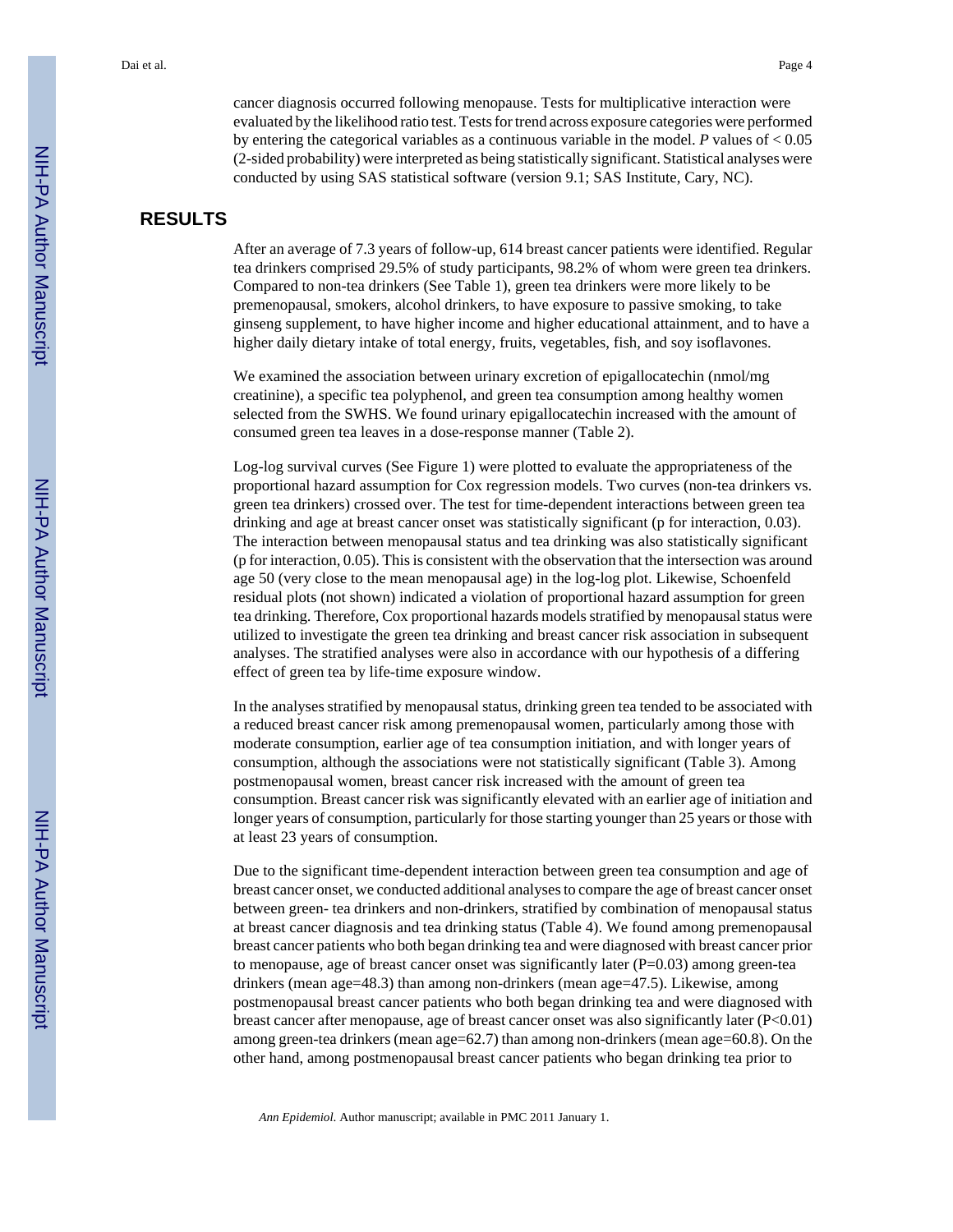menopause, and were diagnosed with breast cancer after menopause, age of breast cancer onset was not significantly different between green-tea drinkers and non-drinkers.

## **DISCUSSION**

Results from this large, population-based prospective study suggest that the association between green tea consumption and breast cancer risk differed by onset age and menopausal status. Unlike black tea<sup>22</sup>, very few studies have examined green tea drinking and breast cancer risk. All four previous case-control studies, including one conducted among Asian Americans<sup>37</sup> and three conducted among Chinese women<sup>24,</sup>25<sup>,</sup>38, found a significantly reduced risk of breast cancer associated with green-tea drinking. On the other hand, three cohort studies all conducted in Japan39<sup>,40</sup> did not find a significant association with green tea drinking, with an overall RR of 0.85 (95% CI: 0.66–1.09). A recent nested case-control study conducted in Singapore also did not find an association $41$ . Thus, the results from previous studies on green tea and breast cancer risk have been inconsistent.

Our observations of differing associations between green-tea drinking and breast cancer by menopausal status and age of onset may provide one possible explanation for the inconsistencies reported in previous studies. It is possible that overall RRs associated with tea consumption derived from cohort studies may be influenced by the proportion of postmenopausal women at baseline as well as factors related to age of onset, such as average age tea drinking began, average age at baseline, and length of follow-up years. For example, in the pooled analysis of two cohort studies conducted in Japan, the combined RR was 0.84 (95% CI:  $0.57-1.24$ )( $\geq$ 5 cups daily vs. <1 cup daily)40. Cohort 1 was substantially older at baseline and more postmenopausal than Cohort 240. The RR (95%CI) was 1.17 (0.67–2.05) for the Cohort 1 whereas the corresponding RR (95%CI) was 0.61 (0.36–1.06) for the Cohort 2. In addition, two Japanese studies of breast cancer recurrence may also provide some indirect support. The first Japanese study42 found that an increased green tea consumption was associated with fewer axillary lymph node metastases among premenopausal stage I and II breast cancer patients. In the first and the second Japanese survival cohorts42,43, green tea drinking was also associated with decreased recurrence of stage I and II breast cancer. These findings indicate that instead of totally eliminating cancer initiation, green tea may primarily delay cancer progression. Therefore, it will be very interesting to examine whether green tea drinking may delay or prevent breast cancer recurrence in further studies.

Another interesting observation is that previous case-control studies are more likely to find an inverse association or a stronger inverse association than cohort studies<sup>22</sup>. Although the difference could be due to recall bias in case-control studies, recall bias on tea drinking habits is considered to be less serious than dietary factors. Also, in a case-control setting, every eligible case from all age groups in the target population is recruited in a very short period of time. Thus, follow-up time is not relevant in the estimation of overall OR in the case-control study. In this regard, the association estimates from case-control and cohort design could be different. The Shanghai Breast Cancer Study (SBCS) is a large-scale population-based case-control study conducted in urban Shanghai where the SWHS is being conducted. We also found in the SBCS that drinking green tea was weakly, but significantly, related to a reduced breast cancer risk 24 .

We found log-log survival curves for green tea drinkers and non-drinkers cross over around menopausal age. The exact mechanism is still unclear and the following is one possible interpretation. Among premenopausal women, estrogens are converted from androgens mainly via aromatase in ovary although they are also through aromatase in fat tissues in a small amount; whereas among postmenopausal women this process is predominantly dependent on aromatase distributed in fat tissues. As a result, levels of estrogen are much higher in premenopausal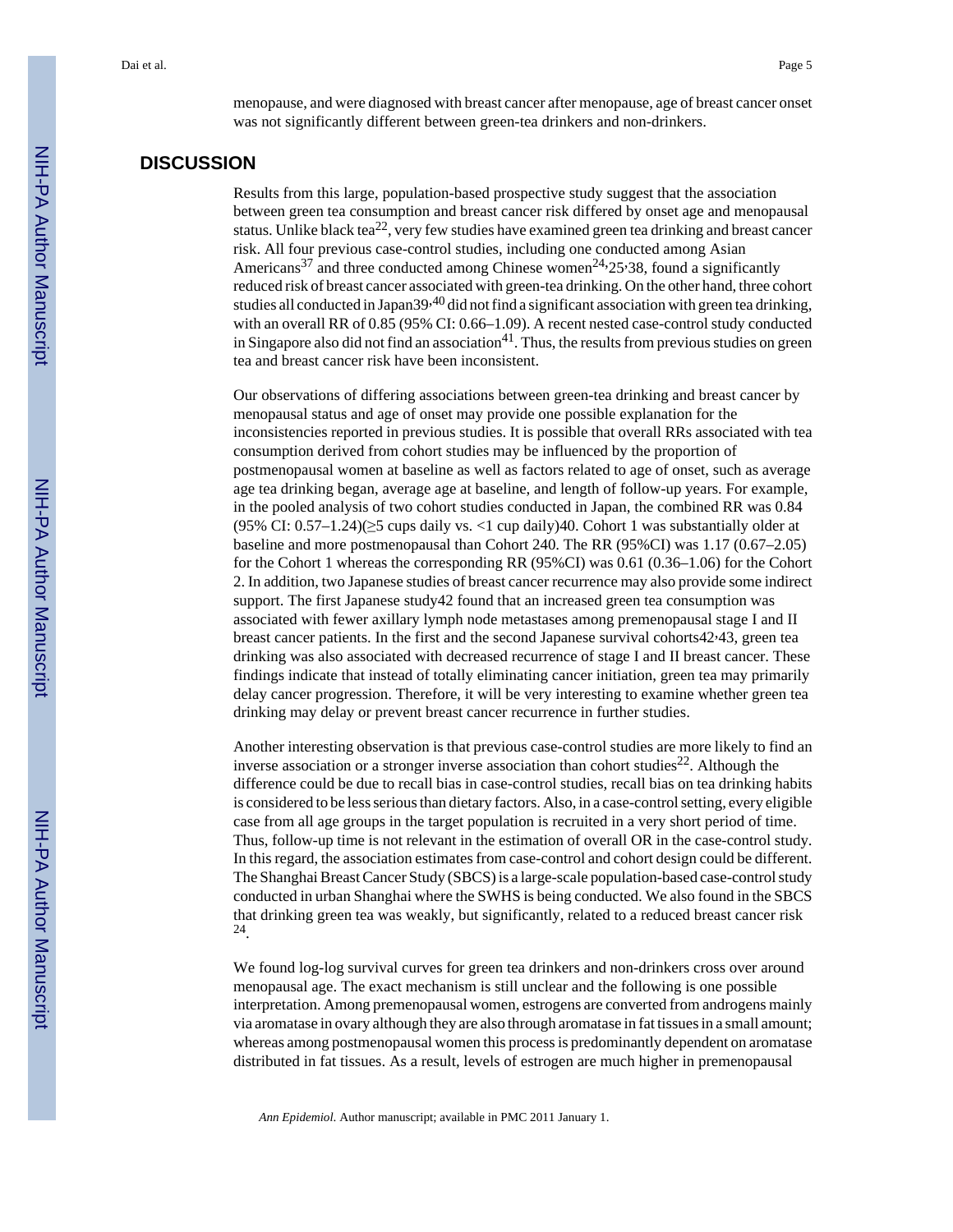women than postmenopausal women. It is conceivable that tea drinking may be more potent among premenopausal women in decreasing estrogen levels compared to that among postmenopausal women. As a result, a larger reduction in risk associated with drinking tea would be expected among premenopausal women than among postmenopausal women. In the current study, age of breast cancer onset was significantly later for breast cancer patients who drank green tea than for those who did not, among premenopausal women who began drinking tea and were diagnosed with breast cancer before menopause, and among postmenopausal women who both began drinking tea and were diagnosed with breast cancer after menopause. On the other hand, we found that among postmenopausal breast cancer patients, green tea drinkers who started before menopause had comparable age of onset to the nondrinkers. One possible explanation for the findings is that, for breast cancer patients who drank green tea before menopause, the effect of green tea drinking may be primarily through delaying the onset from before menopause to after menopause. In other words, some of the breast cancer patients diagnosed after menopause would have had breast cancer before menopause if they had not been drinking green tea before menopause. This may explain why green tea drinking was associated with an increased risk of postmenopausal breast cancer for those who started tea drinking before menopause (Data not shown). However, the detailed mechanisms remain unclear. We are conducting further biomarker studies to explore other possible explanations.

Other than polyphenols, many other tea components, such as caffeine, may also possess chemopreventive effects. However, very few women in our study population drank coffee regularly whereas tea contains much lower caffeine than coffee $6,26,27$ .

Our study has several strengths. These include a population-based prospective design, large sample size, and high rates for baseline participation and follow-up, which minimize potential differential recall bias or selection bias inherent to many case-control studies. We have also specifically designed a questionnaire to capture the amount of tea consumption and lifetime duration patterns. The dose-response relationship between urinary excretion of epigallocatechin and amount of consumed tea leaves indicates tea consumption information is valid. In addition, the study population has a unique exposure pattern; 98.2% of tea drinkers are green tea drinkers and thus black tea drinkers were excluded from the analysis. We adjusted for many potential confounding factors. However, we cannot totally exclude the possibility that some unknown residual confounding may still remain.

Future studies are necessary to confirm our finding. Our hypothesis, if confirmed, may help in the understanding of the mechanism for tea and other chemopreventive agents when they only delay the onset of cancer.

#### **Acknowledgments**

This work was supported by National Institutes of Health [R01CA70867, R01CA106591, N02 CP1101066].

The authors would like to thank the study participants, Brandy Sue Venuti, and Joline Alexander for technical assistance in the preparation of this manuscript. The content is solely the responsibility of the authors and does not necessarily represent the official views of the National Cancer Institute or the National Institutes of Health.

#### **References**

- 1. Gao YT, McLaughlin JK, Blot WJ, Ji BT, Dai Q, Fraumeni JF Jr. Reduced risk of esophageal cancer associated with green tea consumption. J Natl Cancer Inst 1994;86:855–858. [PubMed: 8182766]
- 2. Ji BT, Chow WH, Hsing AW, et al. Green tea consumption and the risk of pancreatic and colorectal cancers. Int J Cancer 1997;70:255–258. [PubMed: 9033623]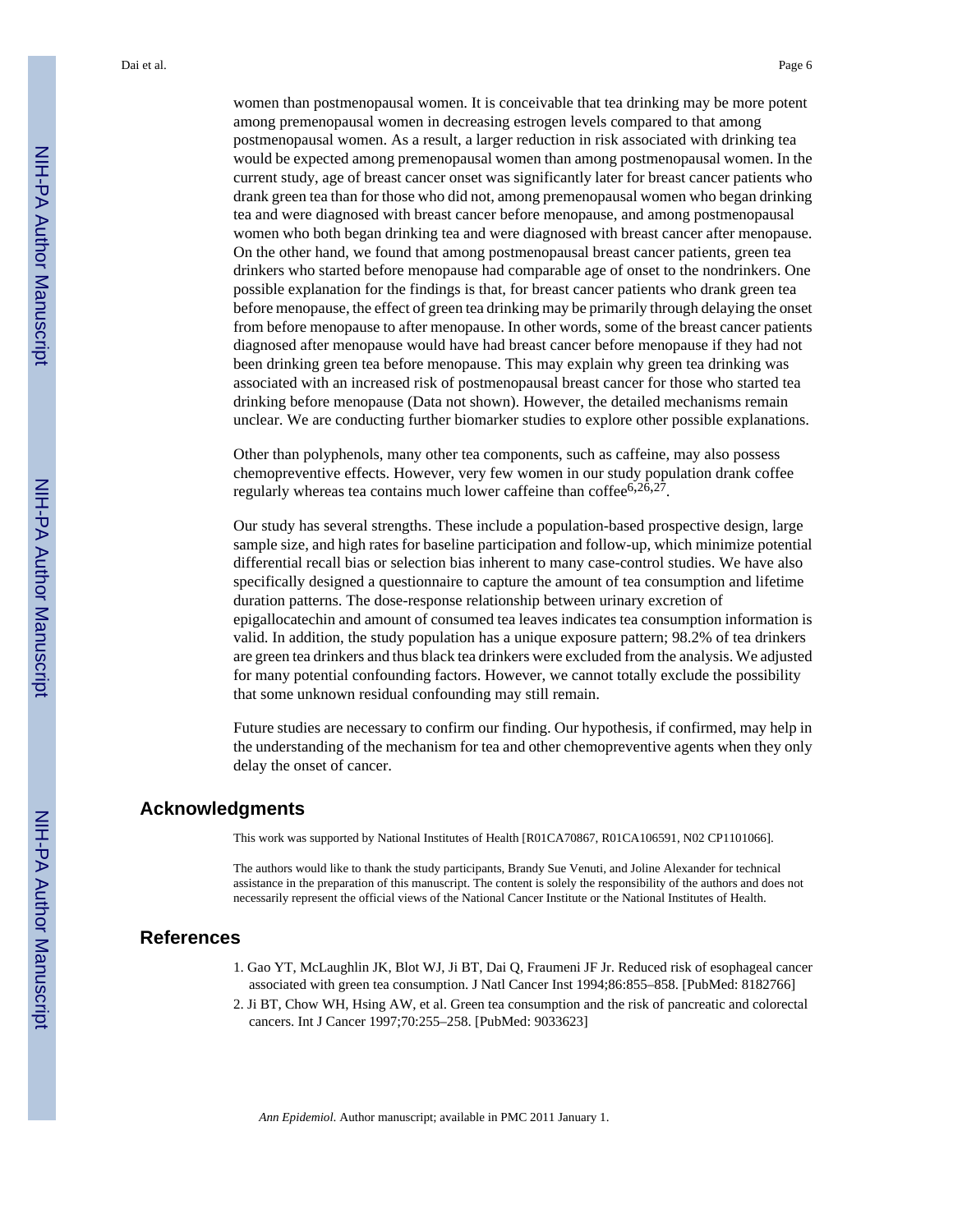- 3. Sun CL, Yuan JM, Lee MJ, et al. Urinary tea polyphenols in relation to gastric and esophageal cancers: a prospective study of men in Shanghai, China. Carcinogenesis 2002;23:1497–1503. [PubMed: 12189193]
- 4. Sun CL, Yuan JM, Koh WP, Yu MC. Green tea, black tea and colorectal cancer risk: a meta-analysis of epidemiologic studies. Carcinogenesis 2006;27:1301–1309. [PubMed: 16638787]
- 5. Yuan JM, Gao YT, Yang CS, Yu MC. Urinary biomarkers of tea polyphenols and risk of colorectal cancer in the Shanghai Cohort Study. Int J Cancer 2007;120:1344–1350. [PubMed: 17149697]
- 6. Ju J, Lu G, Lambert JD, Yang CS. Inhibition of carcinogenesis by tea constituents. Semin Cancer Biol 2007;17:395–402. [PubMed: 17686632]
- 7. Zhu M, Chen Y, Li RC. Oral absorption and bioavailability of tea catechins. Planta Med 2000;66:444– 447. [PubMed: 10909265]
- 8. Key TJ, Pike MC. The role of oestrogens and progestagens in the epidemiology and prevention of breast cancer. Eur J Cancer Clin Oncol 1988;24:29–43. [PubMed: 3276531]
- 9. Henderson, BE.; Pike, MC.; Bernstein, L.; Whelen, SL. Breast Cancer. In: Schottenfeld, D.; Parkin, DM., editors. Cancer Epidemiology and Prevention. 2. New York: Oxford University Press; 1996. p. 1022-39.
- 10. Bernstein L, Ross RK. Endogenous hormones and breast cancer risk. Epidemiol Rev 1993;15:48–65. [PubMed: 8405212]
- 11. Thomas HV, Reeves GK, Key TJ. Endogenous estrogen and postmenopausal breast cancer: a quantitative review. Cancer Causes Control 1997;8:922–928. [PubMed: 9427435]
- 12. Dorgan JF, Longcope C, Stephenson HE Jr, et al. Serum sex hormone levels are related to breast cancer risk in postmenopausal women. Environ Health Perspect 1997;105 (Suppl 3):583–585. [PubMed: 9167999]
- 13. Hankinson SE, Willett WC, Manson JE, et al. Plasma sex steroid hormone levels and risk of breast cancer in postmenopausal women. J Natl Cancer Inst 1998;90:1292–1299. [PubMed: 9731736]
- 14. Tamimi RM, Byrne C, Colditz GA, Hankinson SE. Endogenous hormone levels, mammographic density, and subsequent risk of breast cancer in postmenopausal women. J Natl Cancer Inst 2007;99:1178–1187. [PubMed: 17652278]
- 15. Tworoger SS, Missmer SA, Barbieri RL, Willett WC, Colditz GA, Hankinson SE. Plasma sex hormone concentrations and subsequent risk of breast cancer among women using postmenopausal hormones. J Natl Cancer Inst 2005;97:595–602. [PubMed: 15840882]
- 16. Eliassen AH, Missmer SA, Tworoger SS, et al. Endogenous steroid hormone concentrations and risk of breast cancer among premenopausal women. J Natl Cancer Inst 2006;98:1406–1415. [PubMed: 17018787]
- 17. Kapiszewska M, Miskiewicz M, Ellison PT, Thune I, Jasienska G. High tea consumption diminishes salivary 17beta-estradiol concentration in Polish women. Br J Nutr 2006;95:989–995. [PubMed: 16611391]
- 18. Nagata C, Kabuto M, Shimizu H. Association of coffee, green tea, and caffeine intakes with serum concentrations of estradiol and sex hormone-binding globulin in premenopausal Japanese women. Nutr Cancer 1998;30:21–24. [PubMed: 9507508]
- 19. Wu AH, Yu MC. Tea, hormone-related cancers and endogenous hormone levels. Mol Nutr Food Res 2006;50:160–169. [PubMed: 16470648]
- 20. Wu AH, Arakawa K, Stanczyk FZ, Van Den BD, Koh WP, Yu MC. Tea and circulating estrogen levels in postmenopausal Chinese women in Singapore. Carcinogenesis 2005;26:976–980. [PubMed: 15661801]
- 21. Satoh K, Sakamoto Y, Ogata A, et al. Inhibition of aromatase activity by green tea extract catechins and their endocrinological effects of oral administration in rats. Food Chem Toxicol 2002;40:925– 933. [PubMed: 12065214]
- 22. Sun CL, Yuan JM, Koh WP, Yu MC. Green tea, black tea and breast cancer risk: a meta-analysis of epidemiological studies. Carcinogenesis 2006;27:1310–1315. [PubMed: 16311246]
- 23. Seely D, Mills EJ, Wu P, Verma S, Guyatt GH. The effects of green tea consumption on incidence of breast cancer and recurrence of breast cancer: a systematic review and meta-analysis. Integr Cancer Ther 2005;4:144–155. [PubMed: 15911927]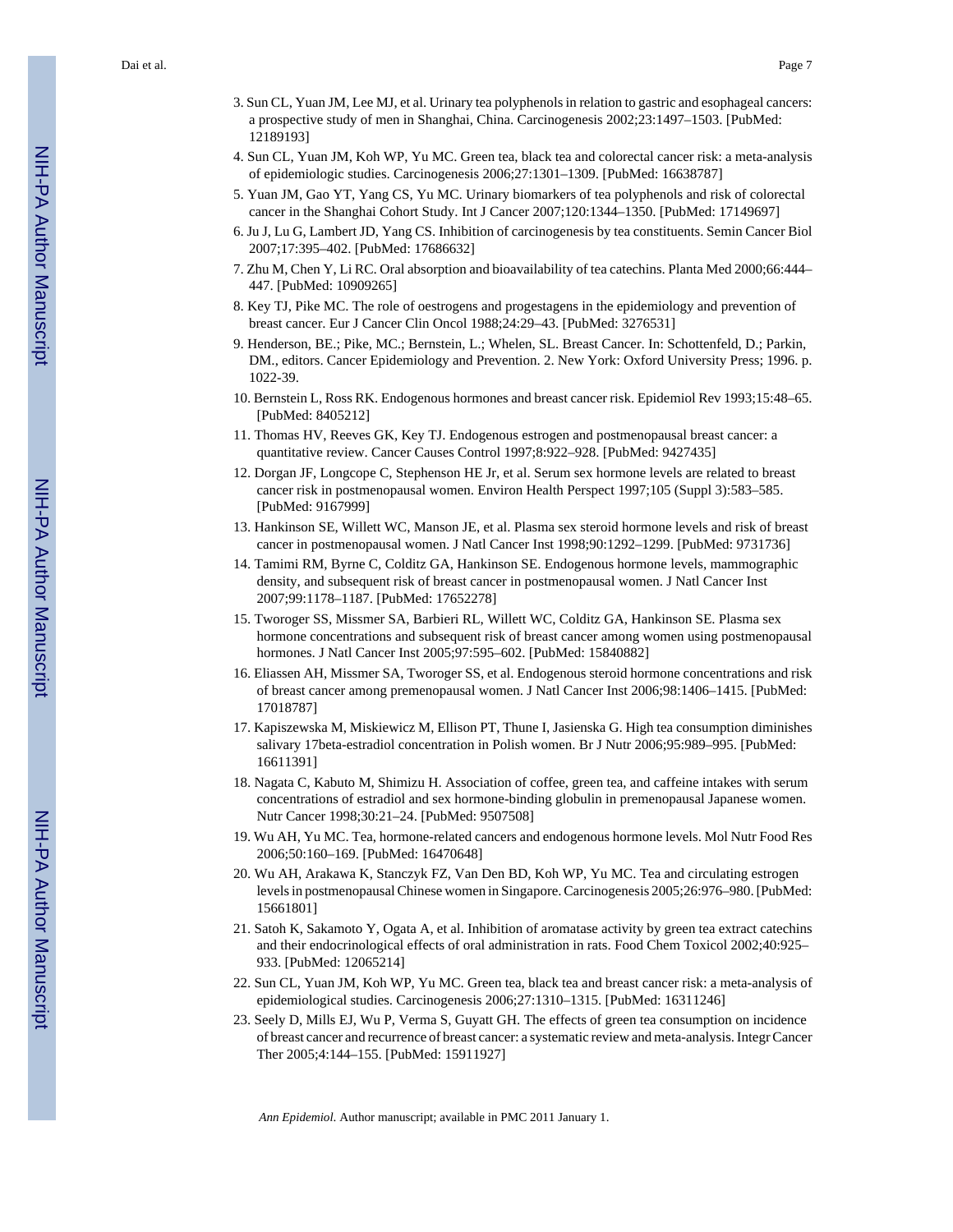Dai et al. Page 8

- 24. Shrubsole MJ, Lu W, Chen Z, et al. Drinking green tea modestly reduces breast cancer risk. J Nutr 2009;139:310–316. [PubMed: 19074205]
- 25. Tao MH, Liu D, Gao L, Jin F. Association between green tea drinking and breast cancer risk. Tumor (in Chinese) 2002;22(3):11–15. Ref Type: Abstract.
- 26. Hunter DJ, Manson JE, Stampfer MJ. A prospective study of caffeine, coffee, tea, and breast cancer. Am J Epidemiol 1992;136:1000–1001. Ref Type: Abstract.
- 27. Ganmaa D, Willett WC, Li TY, et al. Coffee, tea, caffeine and risk of breast cancer: A 22-year followup. Int J Cancer 2008;122:2071–2076. [PubMed: 18183588]
- 28. Zheng W, Chow WH, Yang G, et al. The Shanghai Women's Health Study: rationale, study design, and baseline characteristics. Am J Epidemiol 2005;162:1123–1131. [PubMed: 16236996]
- 29. Maskarinec G, Watts K, Kagihara J, Hebshi SM, Franke AA. Urinary isoflavonoid excretion is similar after consuming soya milk and miso soup in Japanese-American women. Br J Nutr 2008:1–6.
- 30. Li C, Lee MJ, Sheng S, et al. Structural identification of two metabolites of catechins and their kinetics in human urine and blood after tea ingestion. Chem Res Toxicol 2000;13:177–184. [PubMed: 10725114]
- 31. Franke AA, Custer LJ, Wilkens LR, Le Marchand L, Nomura ANS, Goodman MT, Kolonel LN. Liquid chromatographic analysis of dietary phytoestrogens from human urine and blood. J Chromatogr. 2002 In press. Ref Type: Abstract.
- 32. Blair RM, Appt SE, Franke AA, Clarkson TB. Treatment with antibiotics reduces plasma equol concentration in cynomolgus monkeys (Macaca fascicularis). J Nutr 2003;133:2262–2267. [PubMed: 12840190]
- 33. Maskarinec G, Hebshi S, Custer L, Franke AA. The relation of soy intake and isoflavone levels in nipple aspirate fluid. Eur J Cancer Prev 2008;17:67–70. [PubMed: 18090913]
- 34. Shu XO, Yang G, Jin F, et al. Validity and reproducibility of the food frequency questionnaire used in the Shanghai Women's Health Study. Eur J Clin Nutr 2003;58:17–23. [PubMed: 14679362]
- 35. Hosmer, DW.; Lemeshow, S. Regression modeling of time to even data. New York: Wiley; 1999. Applied survival analysis.
- 36. Korn EL, Graubard BI, Midthune D. Time-to-event analysis of longitudinal follow-up of a survey: choice of the time-scale. Am J Epidemiol 1997;145:72–80. [PubMed: 8982025]
- 37. Wu AH, Yu MC, Tseng CC, Hankin J, Pike MC. Green tea and risk of breast cancer in Asian Americans. Int J Cancer 2003;106:574–579. [PubMed: 12845655]
- 38. Zhang M, Holman CD, Huang JP, Xie X. Green tea and the prevention of breast cancer: a case-control study in Southeast China. Carcinogenesis 2007;28:1074–1078. [PubMed: 17183063]
- 39. Key TJ, Sharp GB, Appleby PN, et al. Soya foods and breast cancer risk: a prospective study in Hiroshima and Nagasaki, Japan. Br J Cancer 1999;81:1248–1256. [PubMed: 10584890]
- 40. Suzuki Y, Tsubono Y, Nakaya N, Suzuki Y, Koizumi Y, Tsuji I. Green tea and the risk of breast cancer: pooled analysis of two prospective studies in Japan. Br J Cancer 2004;90:1361–1363. [PubMed: 15054454]
- 41. Inoue M, Robien K, Wang R, Van Den Berg DJ, Koh WP, Yu MC. Green tea intake, MTHFR/TYMS genotype and breast cancer risk: the Singapore Chinese Health Study. Carcinogenesis 2008;29:1967– 1972. [PubMed: 18669903]
- 42. Nakachi K, Suemasu K, Suga K, Takeo T, Imai K, Higashi Y. Influence of drinking green tea on breast cancer malignancy among Japanese patients. Jpn J Cancer Res 1998;89:254–261. [PubMed: 9600118]
- 43. Inoue M, Tajima K, Mizutani M, et al. Regular consumption of green tea and the risk of breast cancer recurrence: follow-up study from the Hospital-based Epidemiologic Research Program at Aichi Cancer Center (HERPACC), Japan. Cancer Lett 2001;167:175–182. [PubMed: 11369139]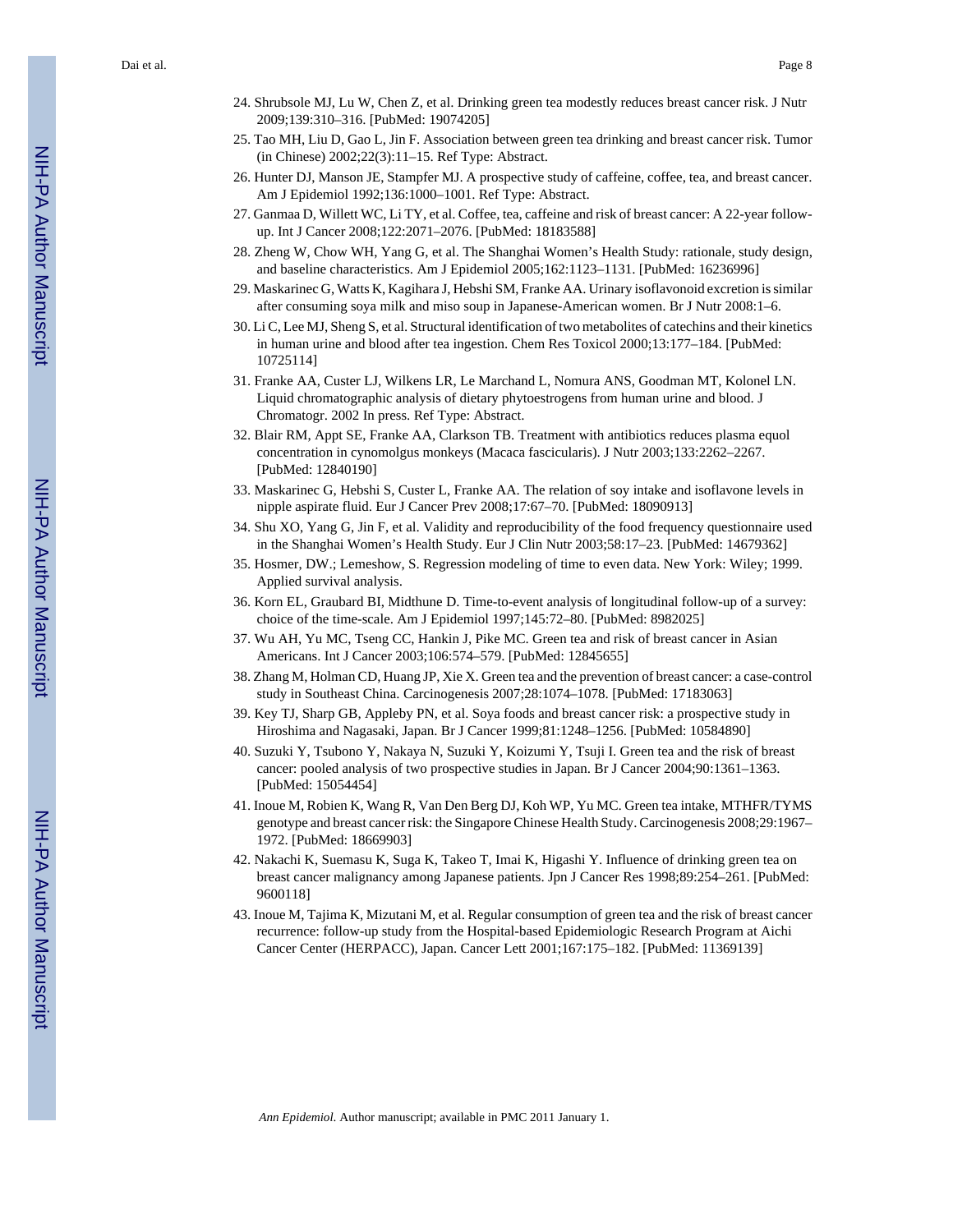Dai et al. Page 9



**Figure 1.** Evaluation of proportional hazard assumption

NIH-PA Author Manuscript

NIH-PA Author Manuscript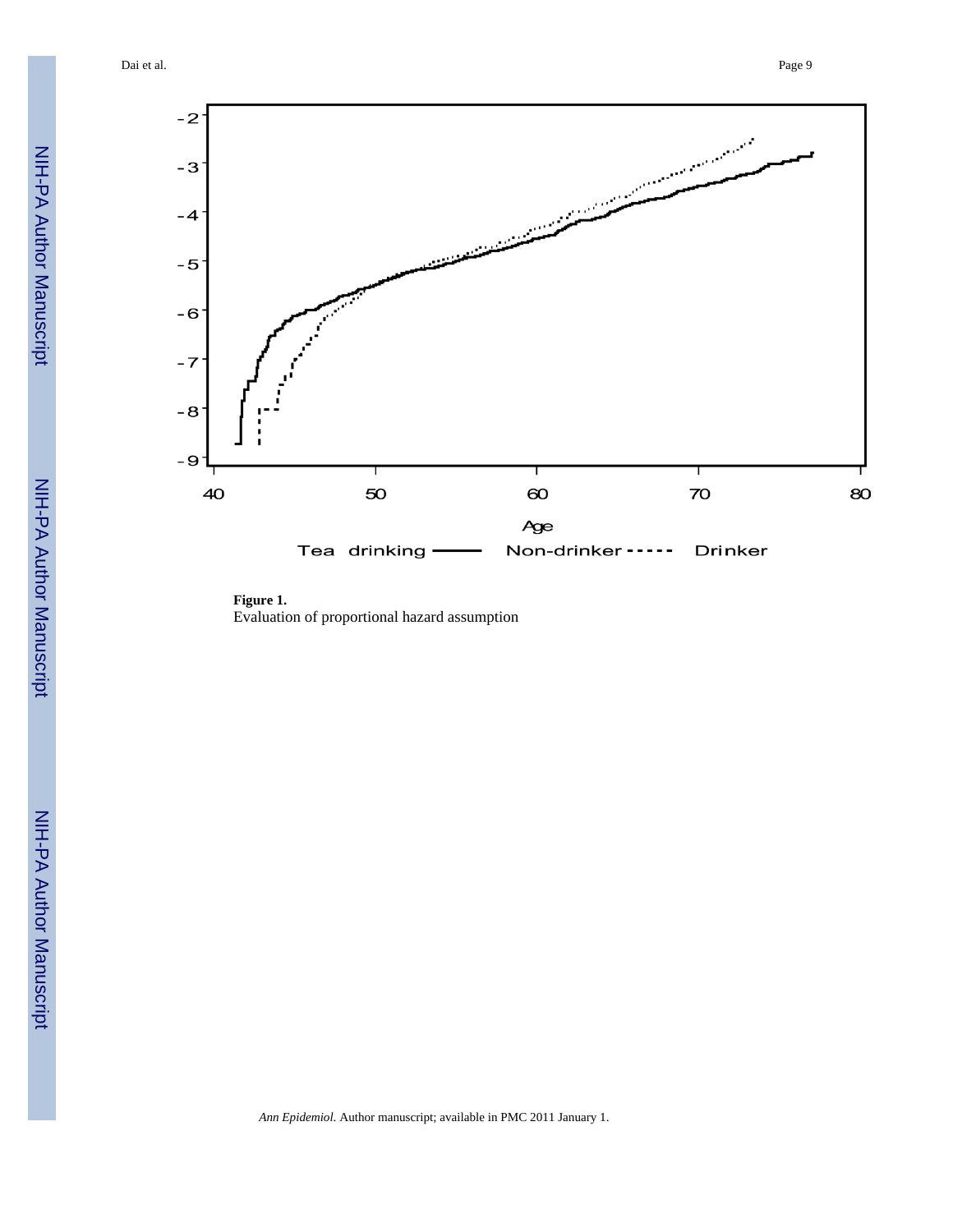Baseline Lifestyle Factors and Demographics by Drinking of Green Tea, the Shanghai Women's Health Study, 1996–2004

|                                                     | <b>Green Tea Drinking</b> |                         |          |  |
|-----------------------------------------------------|---------------------------|-------------------------|----------|--|
| <b>Baseline Characteristic</b>                      | Non-drinkers              | <b>Regular Drinkers</b> | P values |  |
| Number of Cancer-free Participants                  | 51,354                    | 21,507                  |          |  |
| Age (years), mean $\pm$ SD                          | $52.3 \pm 9.3$            | $50.8 \pm 8.2$          | < 0.01   |  |
| Average income per subject in family, %             |                           |                         |          |  |
| Low                                                 | 30.3                      | 21.3                    |          |  |
| Middle                                              | 40.0                      | 36.5                    |          |  |
| High                                                | 29.8                      | 42.2                    | < 0.01   |  |
| Education, %                                        |                           |                         |          |  |
| Elementary or below                                 | 25.5                      | 11.6                    |          |  |
| Middle School                                       | 37.7                      | 36.0                    |          |  |
| <b>High School</b>                                  | 25.8                      | 33.0                    |          |  |
| College or above                                    | 11.0                      | 19.4                    | < 0.01   |  |
| Family history of breast cancer, %                  | 1.8                       | 1.9                     | 0.38     |  |
| Ever diagnosed with fibroadenoma,<br>%              | 3.1                       | 3.9                     | < 0.01   |  |
| Use of hormone replacement<br>therapy, %            | 3.3                       | 4.2                     | < 0.01   |  |
| Age at menarche (years), mean $\pm$ SD              | $15.0 \pm 1.7$            | $14.7 \pm 1.7$          | < 0.01   |  |
| Postmenopausal, % 52.3                              | 41.0                      |                         | < 0.01   |  |
| Age at menopause (years), mean $\pm$<br>SD          | $48.6 \pm 4.3$            | $48.5 \pm 4.5$          | 0.12     |  |
| Age at first live birth, (years), mean<br>$\pm$ SD  | $25.4 \pm 4.2$            | $26.1 \pm 3.8$          | < 0.01   |  |
| Smokers, former and current, %                      | 2.3                       | 4.0                     | < 0.01   |  |
| Exposure to passive smokers, %                      | 79.4                      | 82.9                    | < 0.01   |  |
| Alcohol drinkers, current and past, %               | 1.5                       | 3.9                     | < 0.01   |  |
| Physically active, %                                | 35.0                      | 35.2                    | 0.64     |  |
| Body mass index (kg/m <sup>2</sup> ), mean $\pm$ SD | $23.9 \pm 3.4$            | $24.1 \pm 3.4$          | < 0.01   |  |
| Waist-to-hip Ratio, mean $\pm$ SD                   | $0.81 \pm 0.05$           | $0.81 \pm 0.05$         | < 0.01   |  |
| Taking ginseng regularly, %                         | 27.4                      | 32.8                    | < 0.01   |  |
| Mean dietary intake                                 |                           |                         |          |  |
| Daily energy intake (kcal/day),<br>$mean \pm SD$    | $1667.4 \pm 395.7$        | $1689.1 \pm 388.9$      | < 0.01   |  |
| Fruit intake ( $g/day$ ), mean $\pm$ SD             | $253.2 \pm 177.5$         | $289.6 \pm 179.1$       | < 0.01   |  |
| Vegetable intake ( $g/day$ ), mean $\pm$<br>SD      | $288.3 \pm 165.9$         | $313.4 \pm 174.9$       | < 0.01   |  |
| Red meat intake ( $g/day$ ), mean $\pm$<br>SD       | $49.8 \pm 35.8$           | $53.4 \pm 36.7$         | < 0.01   |  |
| Fish intake (g/day), mean $\pm$ SD                  | $48.2 \pm 43.4$           | $56.0 \pm 46.4$         | < 0.01   |  |
| Isoflavone intake (g/day), mean $\pm$<br>SD         | $29.9 \pm 22.3$           | $31.4 \pm 22.2$         | < 0.01   |  |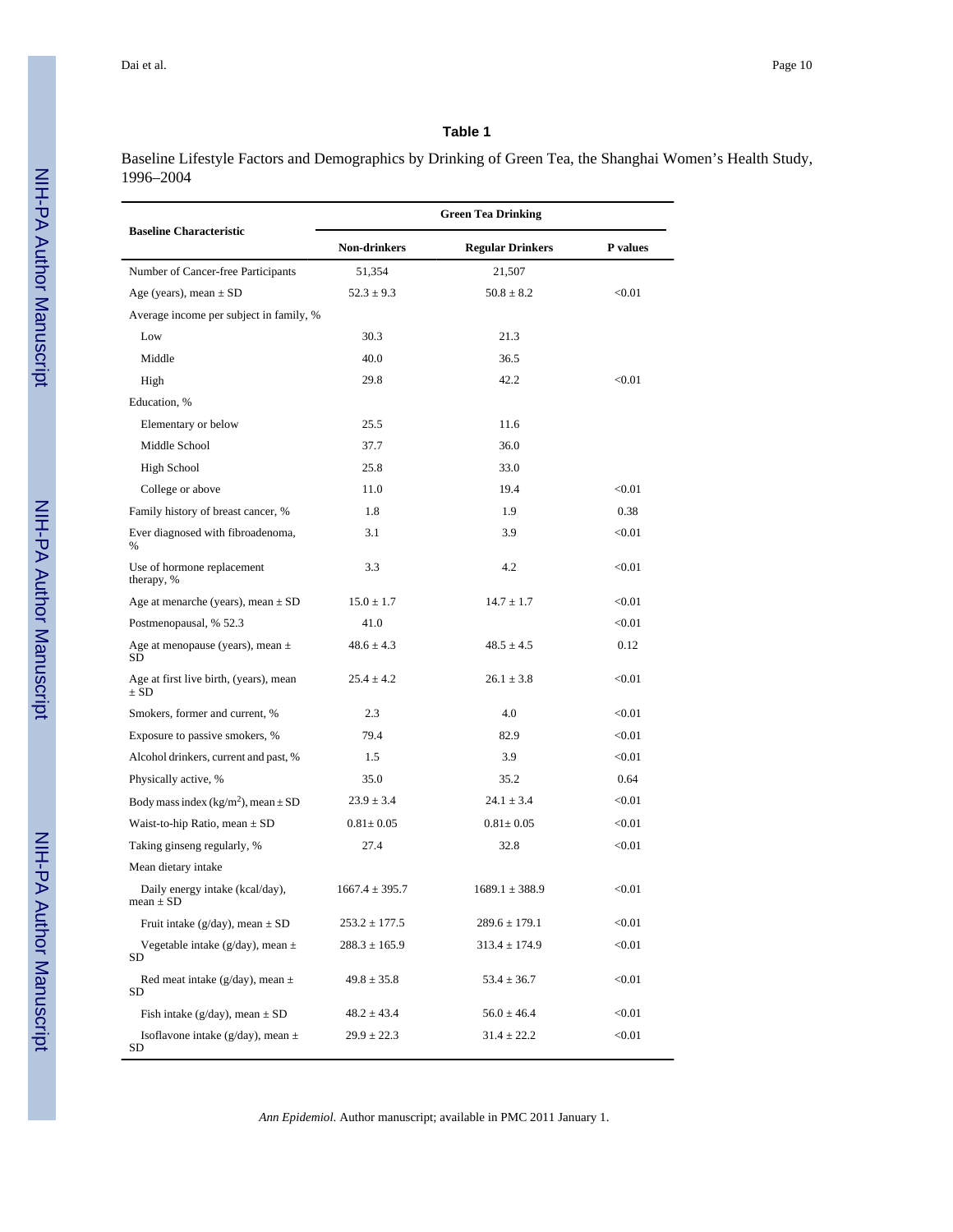The association of urinary epigallocatechin with green tea intake amount among healthy women, within the Shanghai Women's Health Study (SWHS), 1997–2006

| The amount of green tea leaves consumed<br>(gram/day) | Urinary excretion of epigallocatechin (nmol/mg creatinine) |
|-------------------------------------------------------|------------------------------------------------------------|
| None                                                  | $0.12(0.08, 0.36)^*$                                       |
| $\leq 1.7$                                            | $0.12(0.03 - 0.61)^*$                                      |
| $\leq$ 3.3                                            | $0.16(0.12 - 1.20)^*$                                      |
| $\leq 5.0$                                            | $0.25(0.12, 1.85)^*$                                       |
| > 5.0                                                 | $0.96(0.12, 5.16)^*$                                       |
|                                                       | P for trend, $< 0.01$                                      |

*\**Median (25th, 75th percentiles) for urinary epigallocatechin (a specific tea polyphenol; nmol/mg creatinine) for non-drinkers and current green tea drinkers in a subset of 683 non-cancer women within SWHS.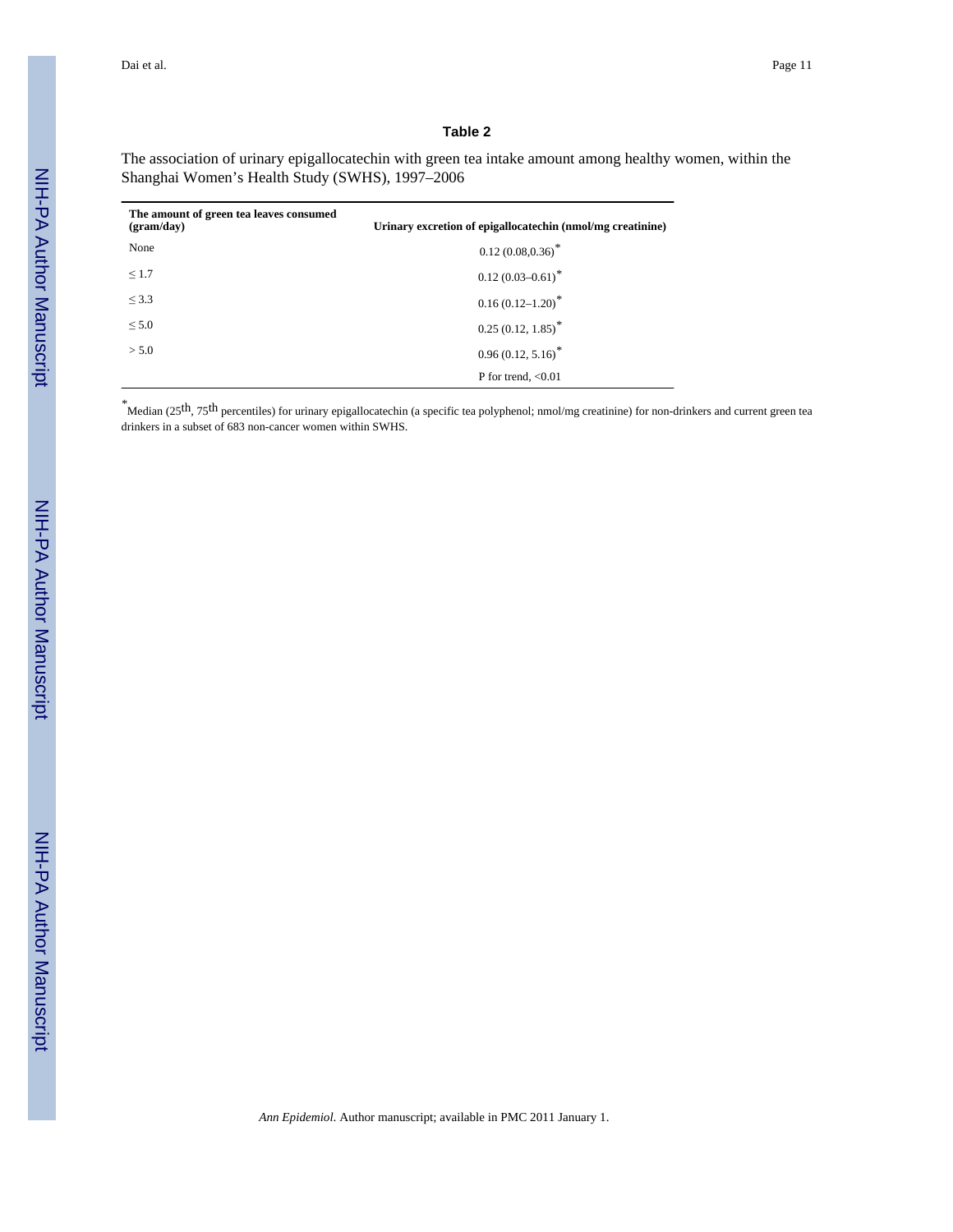Person-year, hazard ratios (HR), and 95% confidence intervals for breast cancer by green tea exposure, the Shanghai Women's Health Study, 1996–2004

| Green tea exposure                   | <b>Events</b> | Person-years | $HR1$ (95% confidence<br>interval) |  |  |
|--------------------------------------|---------------|--------------|------------------------------------|--|--|
|                                      |               | All subjects |                                    |  |  |
| Intake of green tea regularly        |               |              |                                    |  |  |
| N <sub>o</sub>                       | 418           | 373,369      | 1.00                               |  |  |
| Yes                                  | 196           | 159,216      | $1.05(0.88 - 1.26)$                |  |  |
| Dosage of green tea intake $(g/day)$ |               |              |                                    |  |  |
| $\leq 1.67$                          | 60            | 45,137       | $1.07(0.81 - 1.42)$                |  |  |
| $\leq$ 3.33                          | 62            | 54,957       | $0.98(0.75-1.29)$                  |  |  |
| $\leq 5.00$                          | 28            | 24,198       | $1.00(0.68 - 1.48)$                |  |  |
| >5.00                                | 46            | 34,915       | $1.18(0.86 - 1.61)$                |  |  |
| P for trend                          |               |              | 0.47                               |  |  |
| Age green tea intake began (years)   |               |              |                                    |  |  |
| >40                                  | 45            | 36,158       | $1.06(0.78 - 1.45)$                |  |  |
| $\leq 40$                            | 45            | 42,955       | $0.89(0.65-1.23)$                  |  |  |
| $\leq 30$                            | 39            | 32,441       | $1.00(0.71 - 1.40)$                |  |  |
| $\leq$ 25                            | 67            | 47,653       | $1.23(0.94 - 1.61)$                |  |  |
| P for trend                          |               |              | 0.30                               |  |  |
| Years of green tea intake (years)    |               |              |                                    |  |  |
| $\leq 10$                            | 60            | 52,480       | $1.00(0.76 - 1.31)$                |  |  |
| $\leq16$                             | 28            | 29,055       | $0.85(0.58 - 1.25)$                |  |  |
| $\leq$ 23                            | 39            | 32,661       | $1.04(0.74 - 1.45)$                |  |  |
| > 23                                 | 69            | 45,010       | $1.25(0.96-1.62)$                  |  |  |
| P for trend                          |               |              | 0.23                               |  |  |

| Intake of green tea regularly        |                |         |                     |
|--------------------------------------|----------------|---------|---------------------|
| No                                   | 130            | 168,660 | 1.00                |
| Yes                                  | 59             | 89,210  | $0.84(0.61-1.15)$   |
| Dosage of green tea intake $(g/day)$ |                |         |                     |
| $\leq 1.67$                          | 22             | 24,019  | $1.05(0.65 - 1.70)$ |
| $\leq$ 3.33                          | 15             | 31,196  | $0.63(0.37-1.09)$   |
| $\leq 5.00$                          | $\overline{7}$ | 13,786  | $0.66(0.31-1.42)$   |
| >5.00                                | 15             | 20,210  | $1.01(0.59 - 1.74)$ |
| P for trend                          |                |         | 0.33                |
| Age green tea intake began (years)   |                |         |                     |
| >40                                  | 8              | 10,006  | $1.36(0.66 - 2.80)$ |
| $\leq 40$                            | 21             | 28,437  | $0.88(0.55 - 1.42)$ |
| $\leq 30$                            | 13             | 21,160  | $0.79(0.44 - 1.40)$ |
| $\leq$ 25                            | 17             | 29,608  | $0.69(0.41 - 1.17)$ |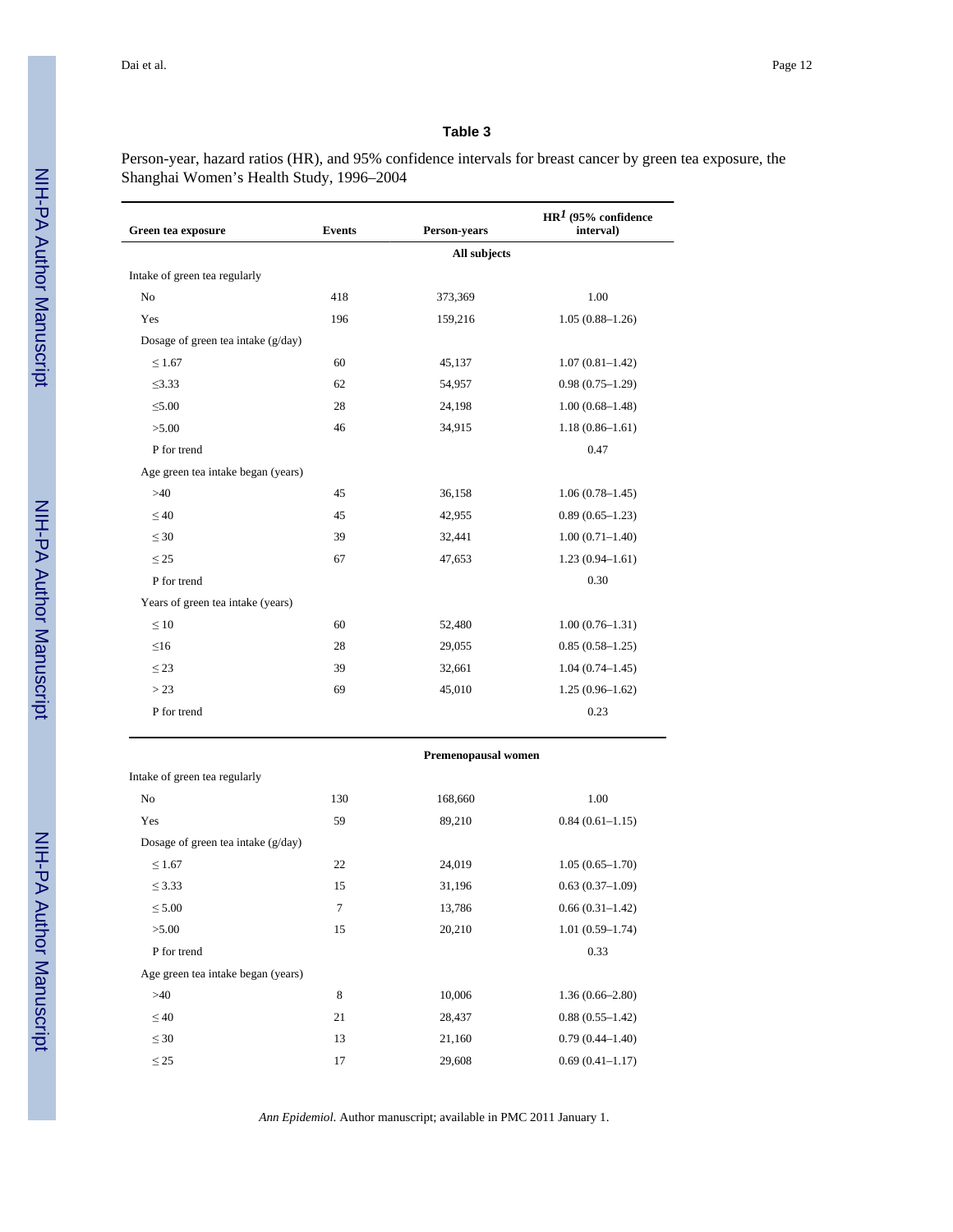Dai et al. Page 13

| Green tea exposure                   | <b>Events</b> | Person-years         | $HR1$ (95% confidence<br>interval) |
|--------------------------------------|---------------|----------------------|------------------------------------|
| P for trend                          |               |                      | 0.12                               |
| Years of green tea intake (years)    |               |                      |                                    |
| $\leq 10$                            | 28            | 31,791               | $1.07(0.70-1.63)$                  |
| $\leq 16$                            | 9             | 19,346               | $0.58(0.30-1.15)$                  |
| $\leq$ 23                            | 14            | 21,919               | $0.85(0.48 - 1.48)$                |
| > 23                                 | 8             | 16,155               | $0.63(0.29 - 1.35)$                |
| P for trend                          |               |                      | 0.12                               |
|                                      |               | Postmenopausal women |                                    |
| Intake of green tea regularly        |               |                      |                                    |
| N <sub>o</sub>                       | 288           | 284,711              | 1.00                               |
| Yes                                  | 137           | 113,232              | $1.17(0.94 - 1.45)$                |
| Dosage of green tea intake $(g/day)$ |               |                      |                                    |
| $\leq 1.67$                          | 38            | 33,090               | $1.07(0.76 - 1.51)$                |
| $\leq$ 3.33                          | 47            | 39,067               | $1.19(0.87-1.63)$                  |
| $\leq 5.00$                          | 21            | 17,140               | $1.20(0.77-1.88)$                  |
| >5.00                                | 31            | 23,926               | $1.26(0.86 - 1.85)$                |
| P for trend                          |               |                      | 0.11                               |
| Age green tea intake began (years)   |               |                      |                                    |
| >40                                  | 37            | 32,886               | $1.04(0.73 - 1.47)$                |
| $\leq 40$                            | 24            | 27,970               | $0.88(0.57-1.34)$                  |
| $\leq 30$                            | 26            | 21,286               | $1.14(0.75 - 1.73)$                |
| $\leq$ 25                            | 50            | 31,082               | $1.61(1.18-2.20)$                  |
| P for trend                          |               |                      | 0.01                               |
| Years of green tea intake (years)    |               |                      |                                    |
| $\leq 10$                            | 32            | 35,423               | $0.92(0.64 - 1.34)$                |
| $\leq 16$                            | 19            | 17,968               | $1.06(0.66 - 1.70)$                |
| $\leq$ 23                            | 25            | 21,229               | $1.16(0.76 - 1.77)$                |
| > 23                                 | 61            | 38,604               | $1.42(1.06-1.89)$                  |
| P for trend                          |               |                      | 0.02                               |

<sup>1</sup><br>Adjusted for age, educational achievement (categorical), income (categorical), family history of breast cancer, history of fibroadenoma, body mass index (continuous), waist-to-hip ratio (continuous), physically active (yes, no), smoking status (ever, never), alcohol consumption status (ever, never), passive smoking status (ever, never), ginseng intake (ever, no), age at menarche (continuous), age at first live birth (continuous), menopausal status (pre-, post-), age at menopause (continuous), use of hormone replacement therapy, and dietary intake of total energy, fruits, vegetables, red meat, fish, and isoflavones.